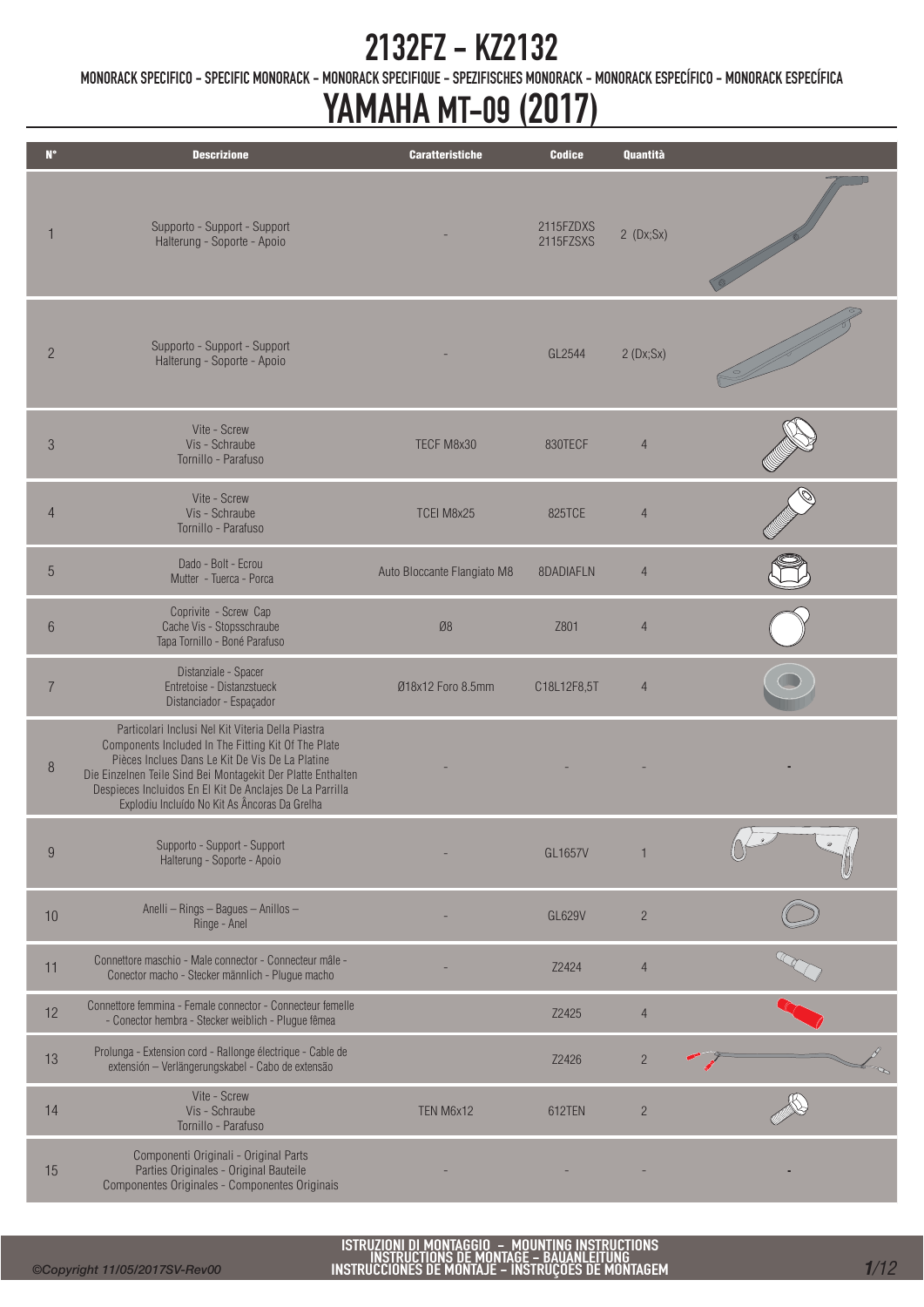MONORACK SPECIFICO - SPECIFIC MONORACK - MONORACK SPECIFIQUE - SPEZIFISCHES MONORACK - MONORACK ESPECÍFICO - MONORACK ESPECÍFICA

# YAMAHA MT-09 (2017)

| 16 | Vite - Screw<br>Vis - Schraube<br>Tornillo - Parafuso                          | TBEI M6x50      | 650TBEI           | $\Omega$ |  |
|----|--------------------------------------------------------------------------------|-----------------|-------------------|----------|--|
|    | Rondella - Washer<br>Rondelle - Scheibe<br>Arandela - Arruela                  |                 | Z <sub>1063</sub> |          |  |
| 18 | Distanziale - Spacer<br>Entretoise - Distanzstueck<br>Distanciador - Espaçador | Ø15x30 Foro 6,5 | C15L30F6,5T       | $\Omega$ |  |

ATTENZIONE: PESO MASSIMO CARICABILE 6Kg. WARNING: MAX. LOADING 6Kg.(13lbs) ATTENTION: CHARGE MAXIMALE 6Kg. ACHTUNG: MAXIMALE BELASTUNG 6Kg. ¡ATENCIÓN!: CARGA MÁXIMA AUTORIZADA 6Kg.



ISTRUZIONI DI MONTAGGIO - MOUNTING INSTRUCTIONS INSTRUCTIONS DE MONTAGE - BAUANLEITUNG INSTRUCCIONES DE MONTAJE - INSTRUÇÕES DE MONTAGEM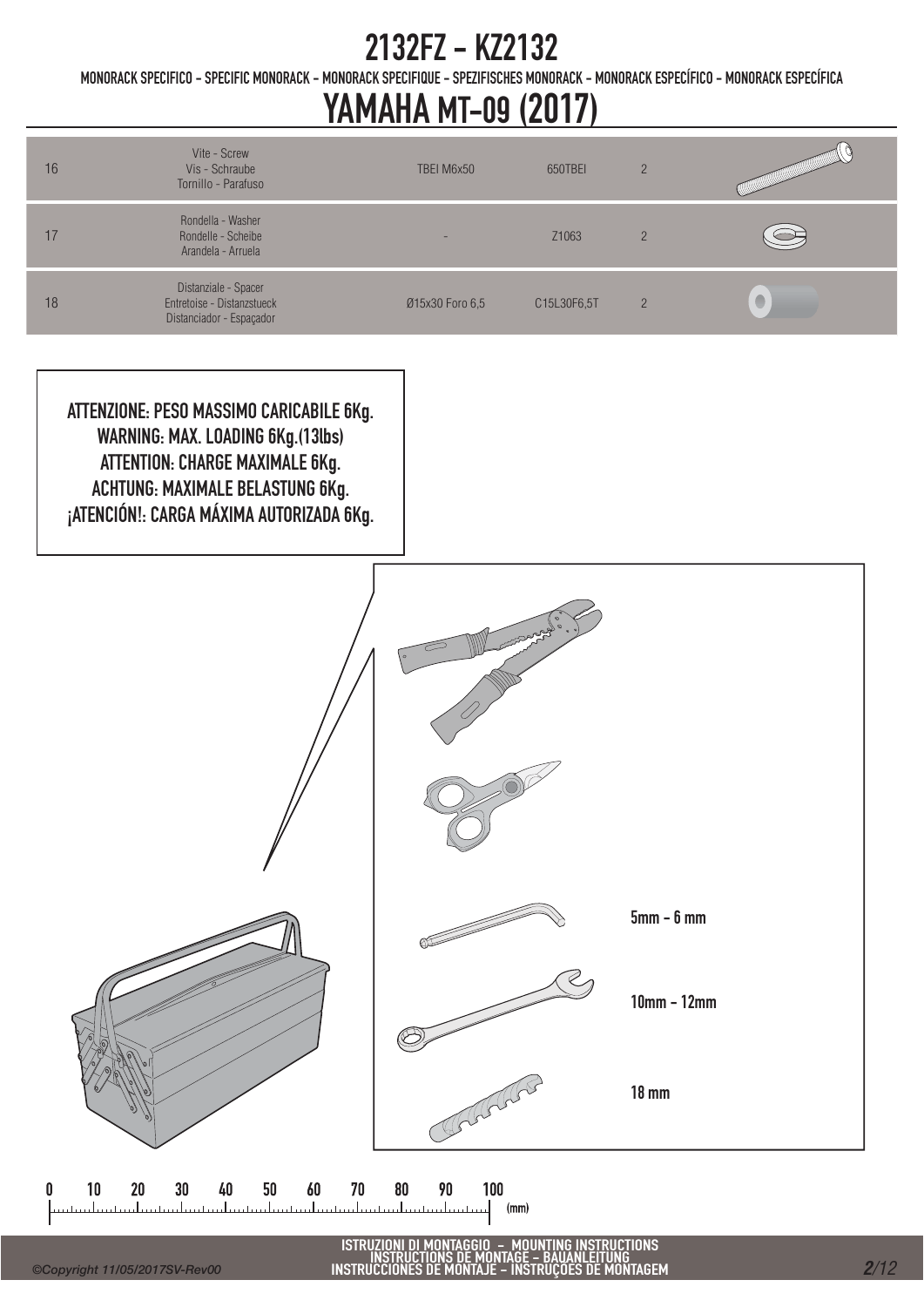MONORACK SPECIFICO - SPECIFIC MONORACK - MONORACK SPECIFIQUE - SPEZIFISCHES MONORACK - MONORACK ESPECÍFICO - MONORACK ESPECÍFICA



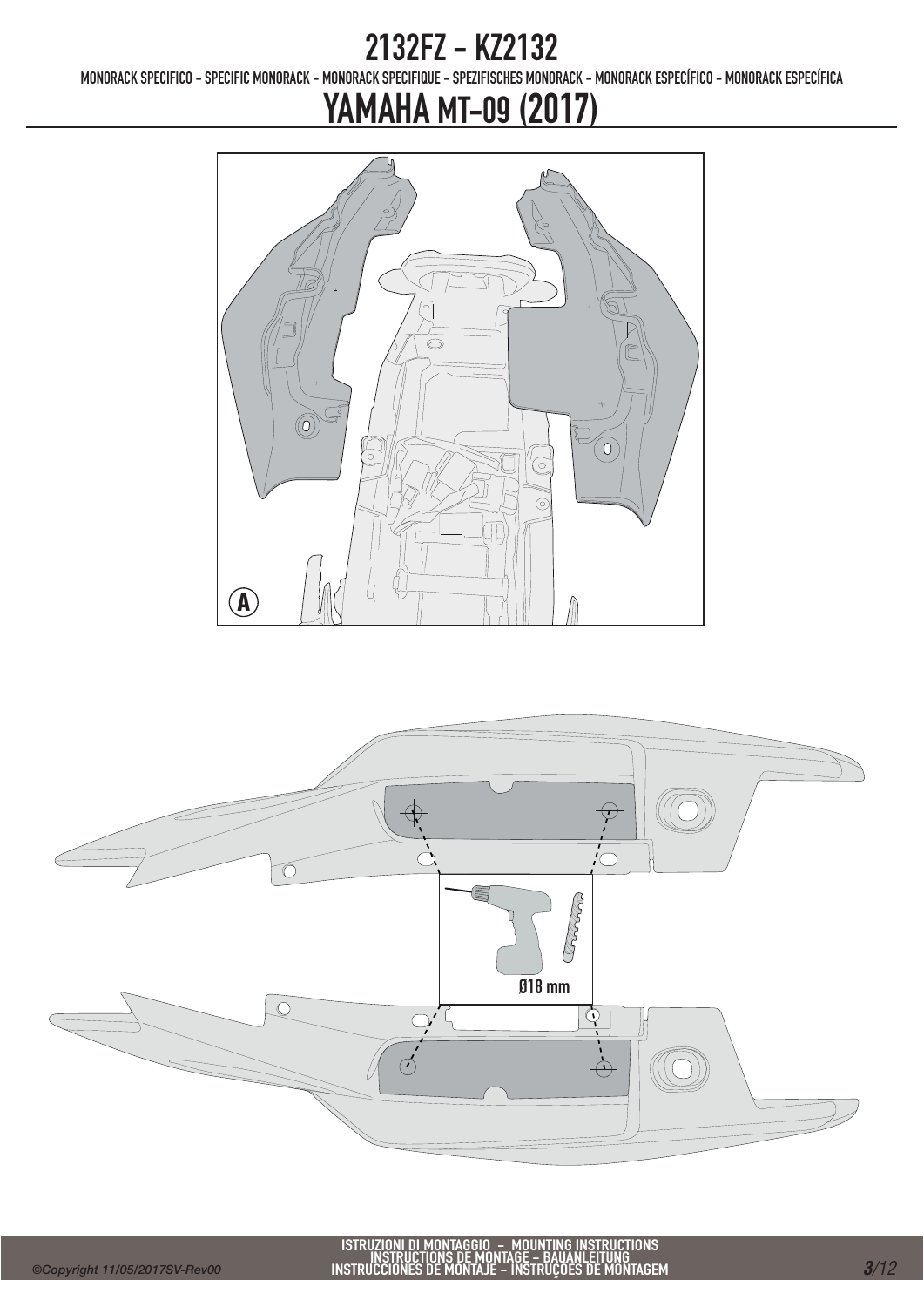MONORACK SPECIFICO - SPECIFIC MONORACK - MONORACK SPECIFIQUE - SPEZIFISCHES MONORACK - MONORACK ESPECÍFICO - MONORACK ESPECÍFICA





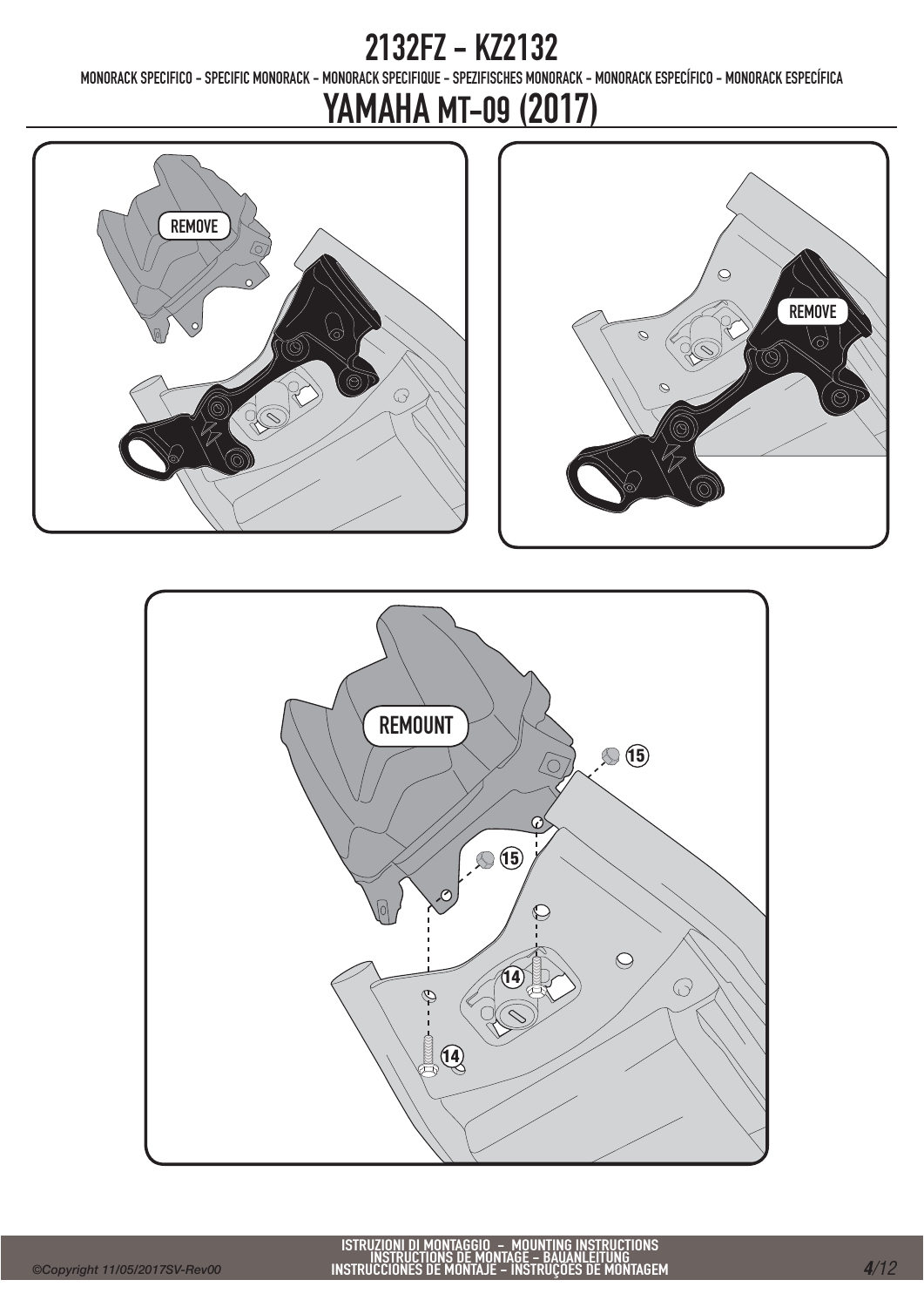

MONORACK SPECIFICO - SPECIFIC MONORACK - MONORACK SPECIFIQUE - SPEZIFISCHES MONORACK - MONORACK ESPECÍFICO - MONORACK ESPECÍFICA

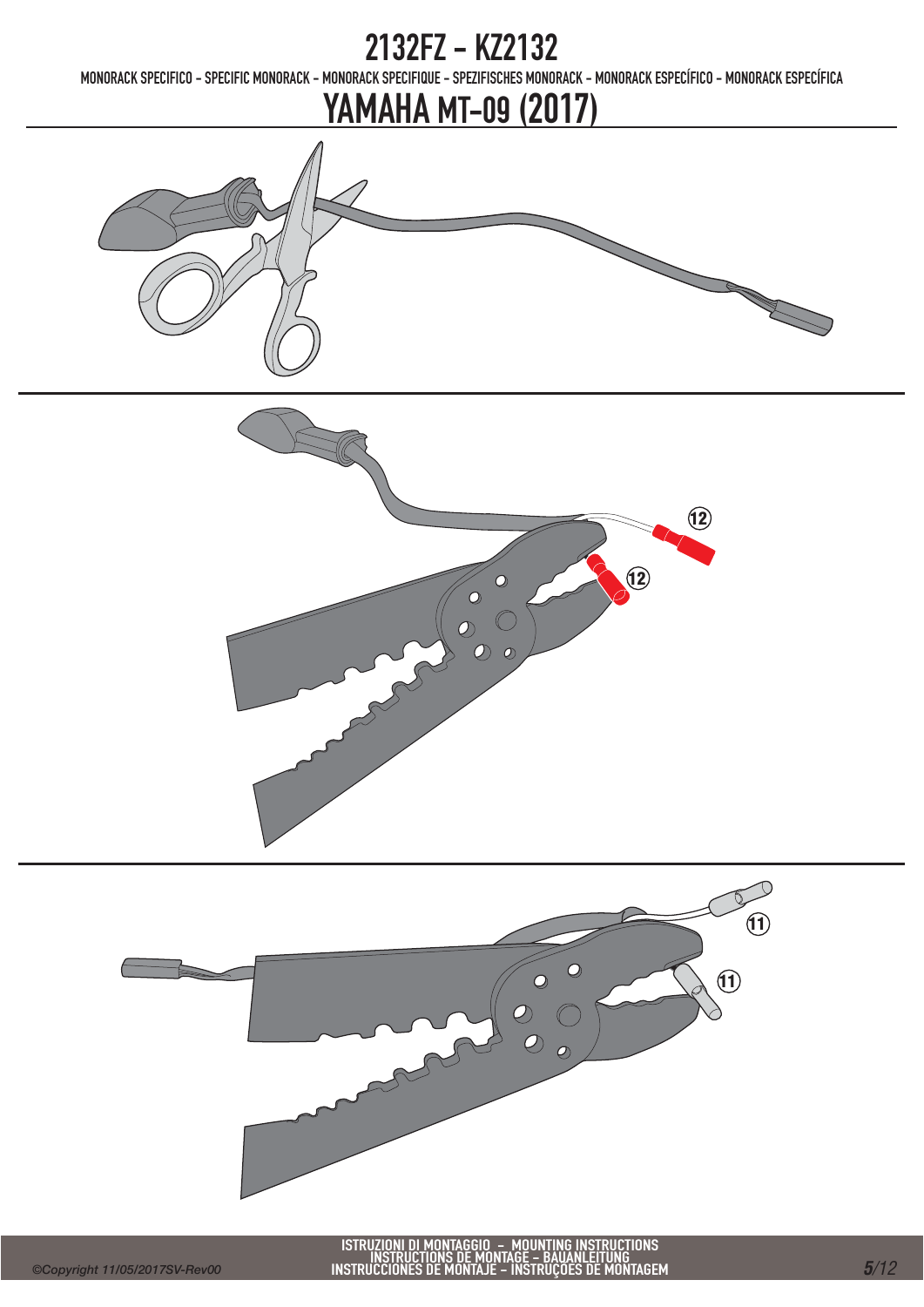MONORACK SPECIFICO - SPECIFIC MONORACK - MONORACK SPECIFIQUE - SPEZIFISCHES MONORACK - MONORACK ESPECÍFICO - MONORACK ESPECÍFICA

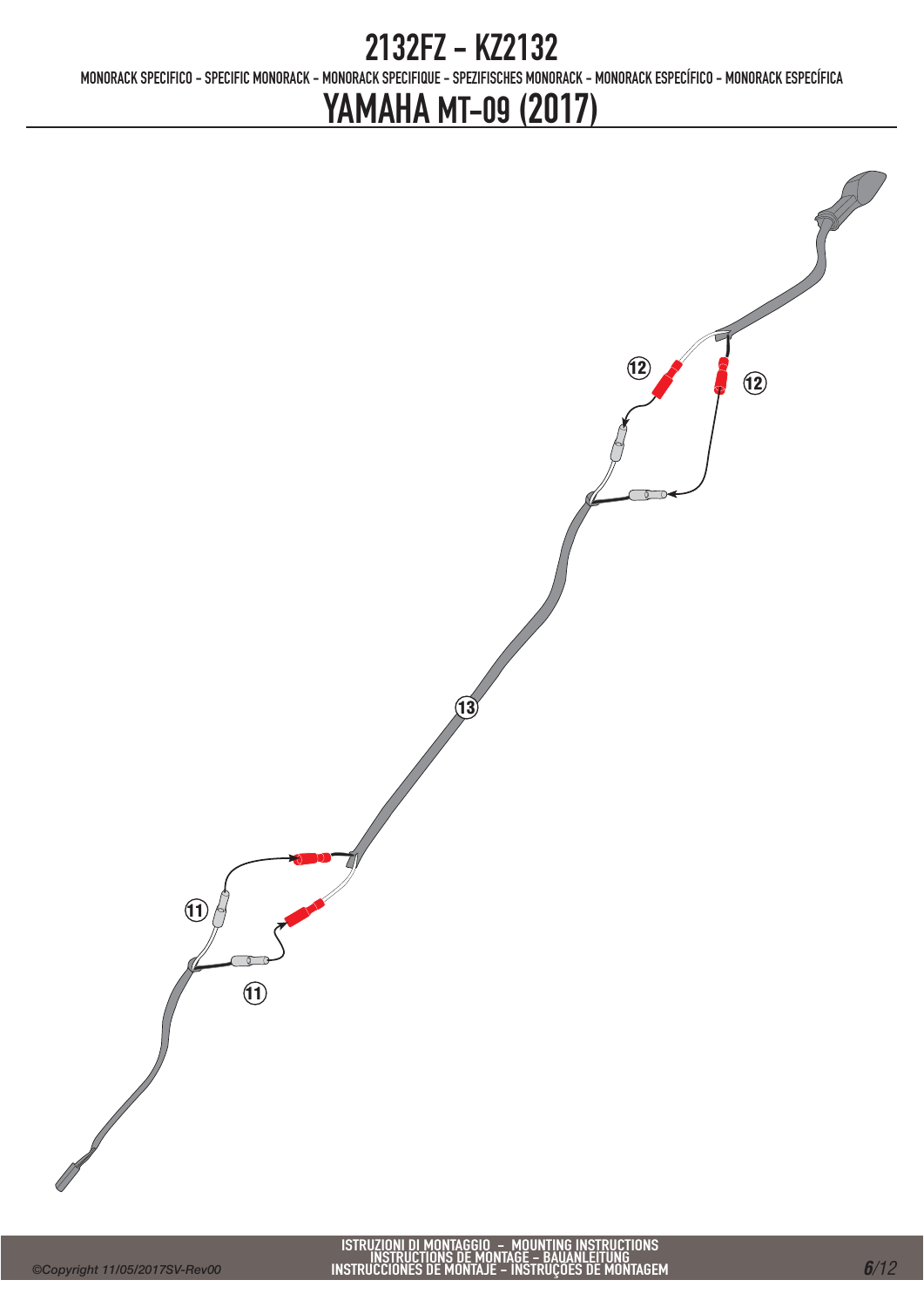MONORACK SPECIFICO - SPECIFIC MONORACK - MONORACK SPECIFIQUE - SPEZIFISCHES MONORACK - MONORACK ESPECÍFICO - MONORACK ESPECÍFICA

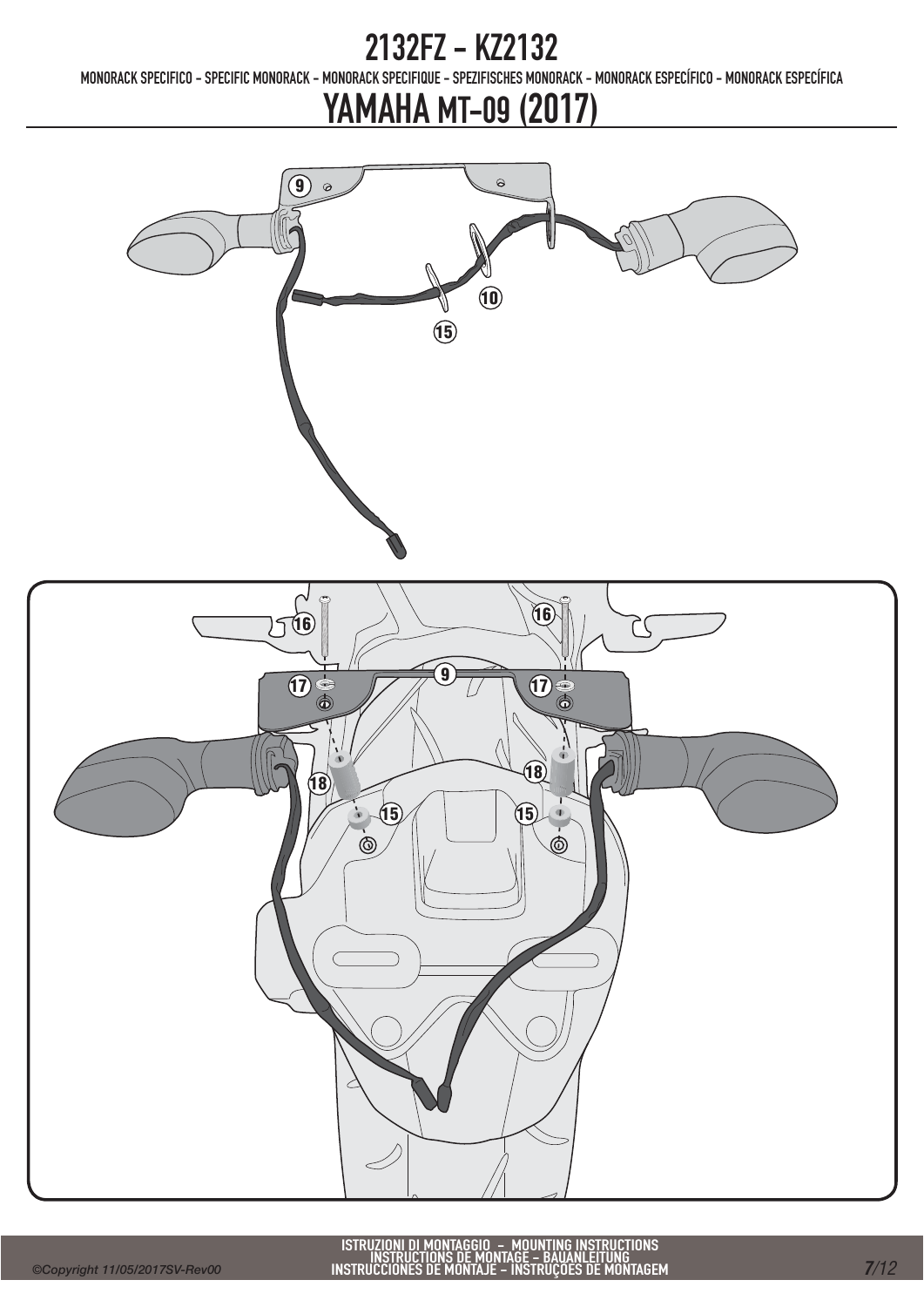MONORACK SPECIFICO - SPECIFIC MONORACK - MONORACK SPECIFIQUE - SPEZIFISCHES MONORACK - MONORACK ESPECÍFICO - MONORACK ESPECÍFICA



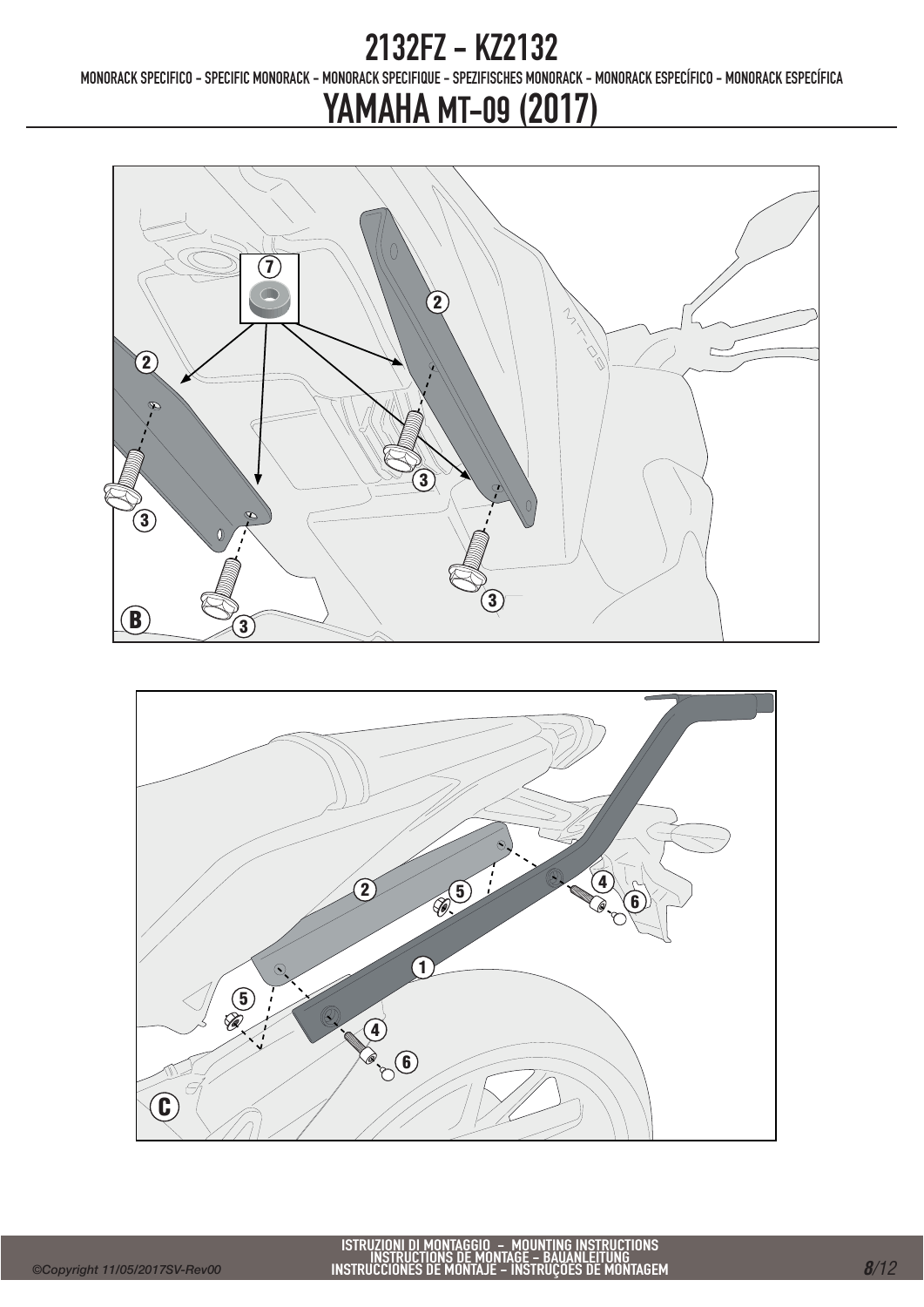MONORACK SPECIFICO - SPECIFIC MONORACK - MONORACK SPECIFIQUE - SPEZIFISCHES MONORACK - MONORACK ESPECÍFICO - MONORACK ESPECÍFICA



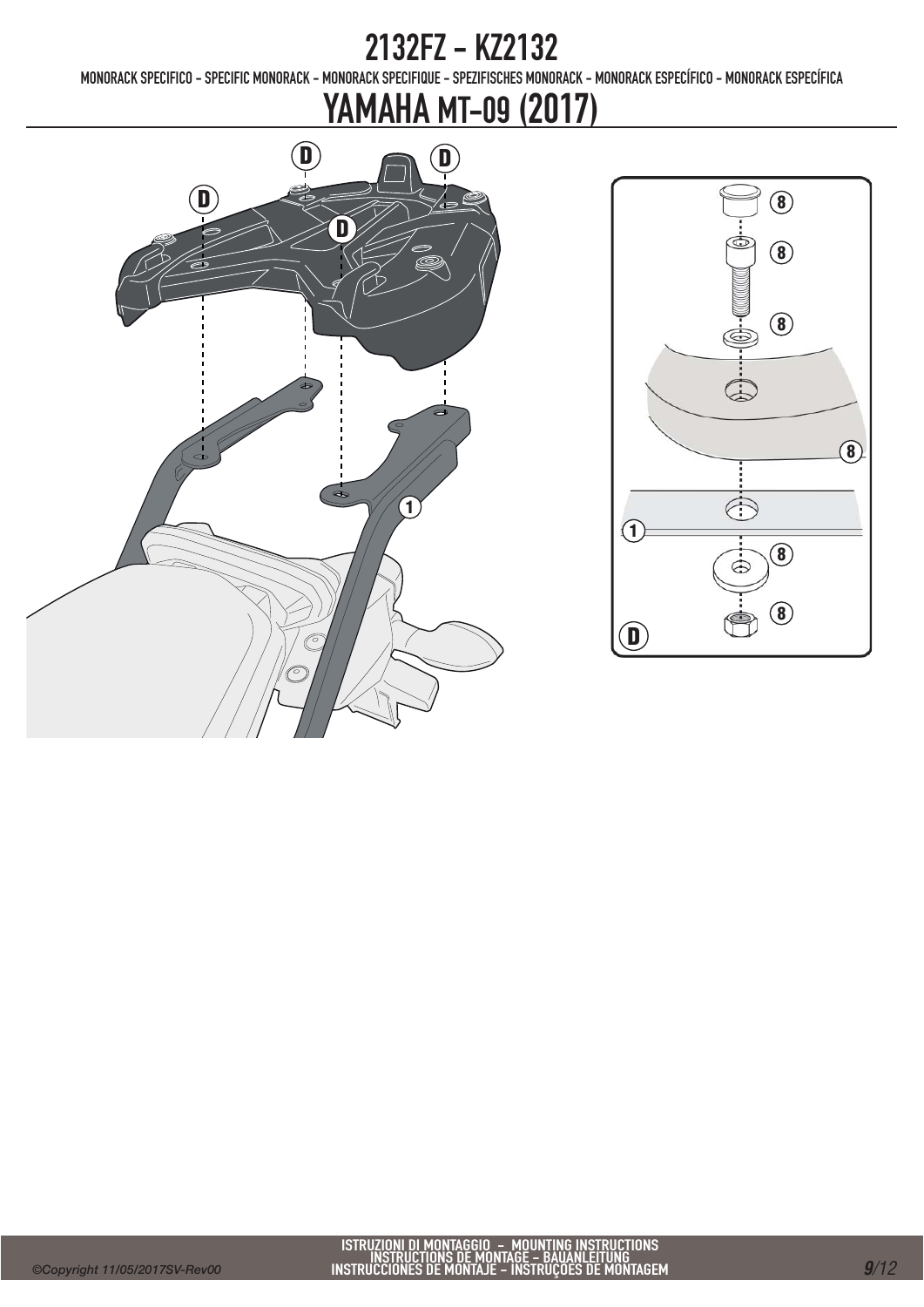MONORACK SPECIFICO - SPECIFIC MONORACK - MONORACK SPECIFIQUE - SPEZIFISCHES MONORACK - MONORACK ESPECÍFICO - MONORACK ESPECÍFICA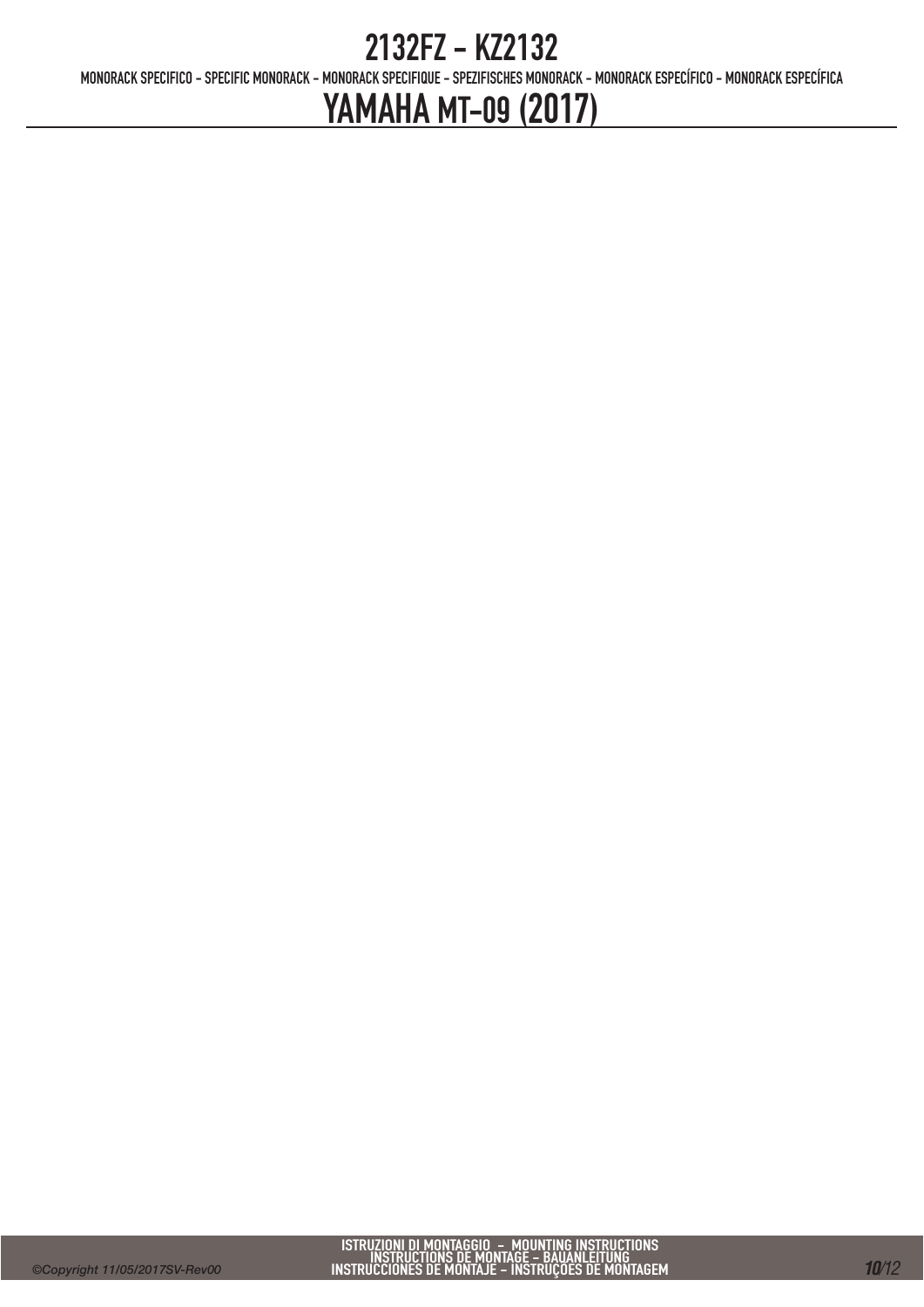MONORACK SPECIFICO - SPECIFIC MONORACK - MONORACK SPECIFIQUE - SPEZIFISCHES MONORACK - MONORACK ESPECÍFICO - MONORACK ESPECÍFICA